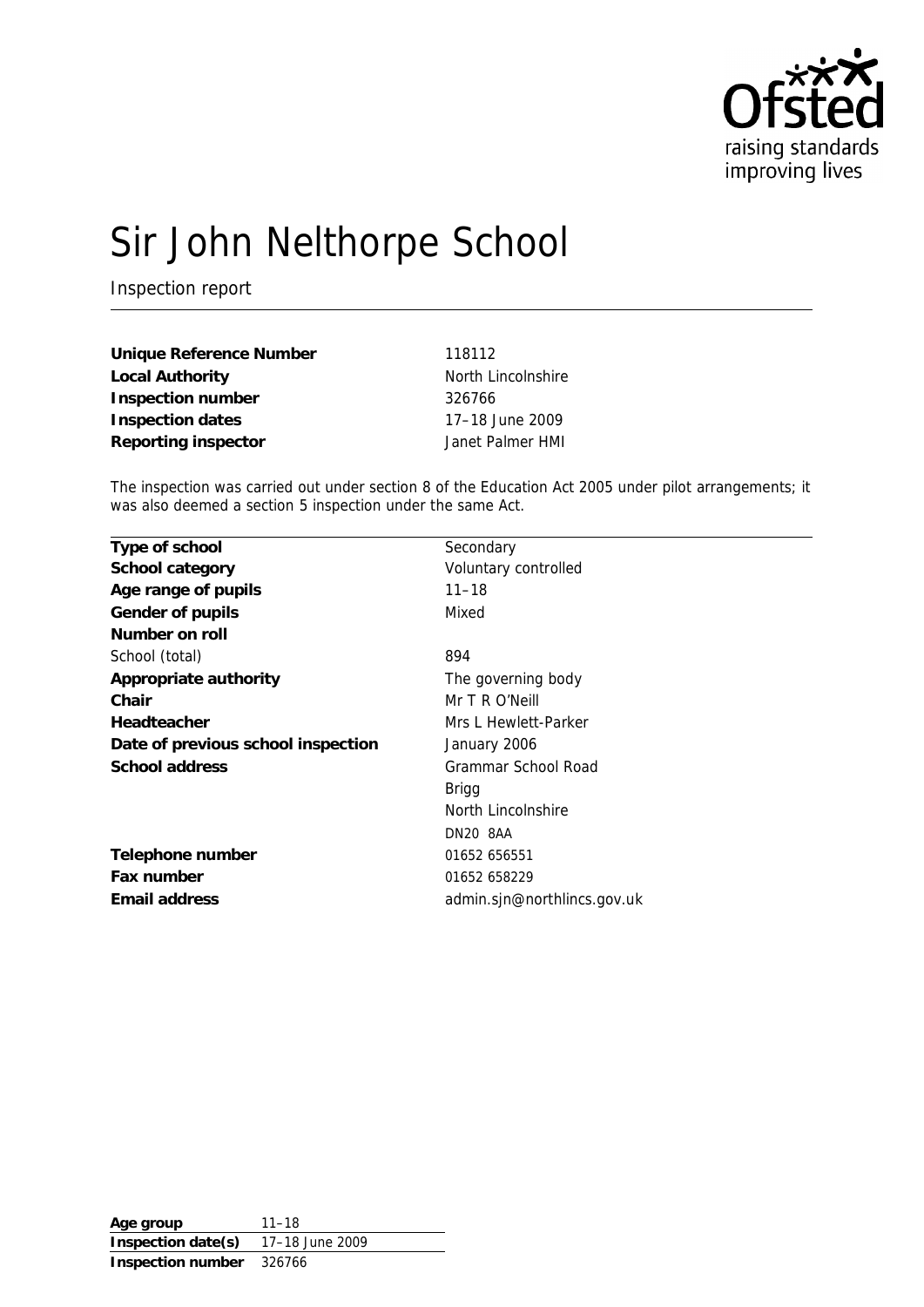#### © Crown copyright 2009

#### Website: www.ofsted.gov.uk

This document may be reproduced in whole or in part for non-commercial educational purposes, provided that the information quoted is reproduced without adaptation and the source and date of publication are stated.

Further copies of this report are obtainable from the school. Under the Education Act 2005, the school must provide a copy of this report free of charge to certain categories of people. A charge not exceeding the full cost of reproduction may be made for any other copies supplied.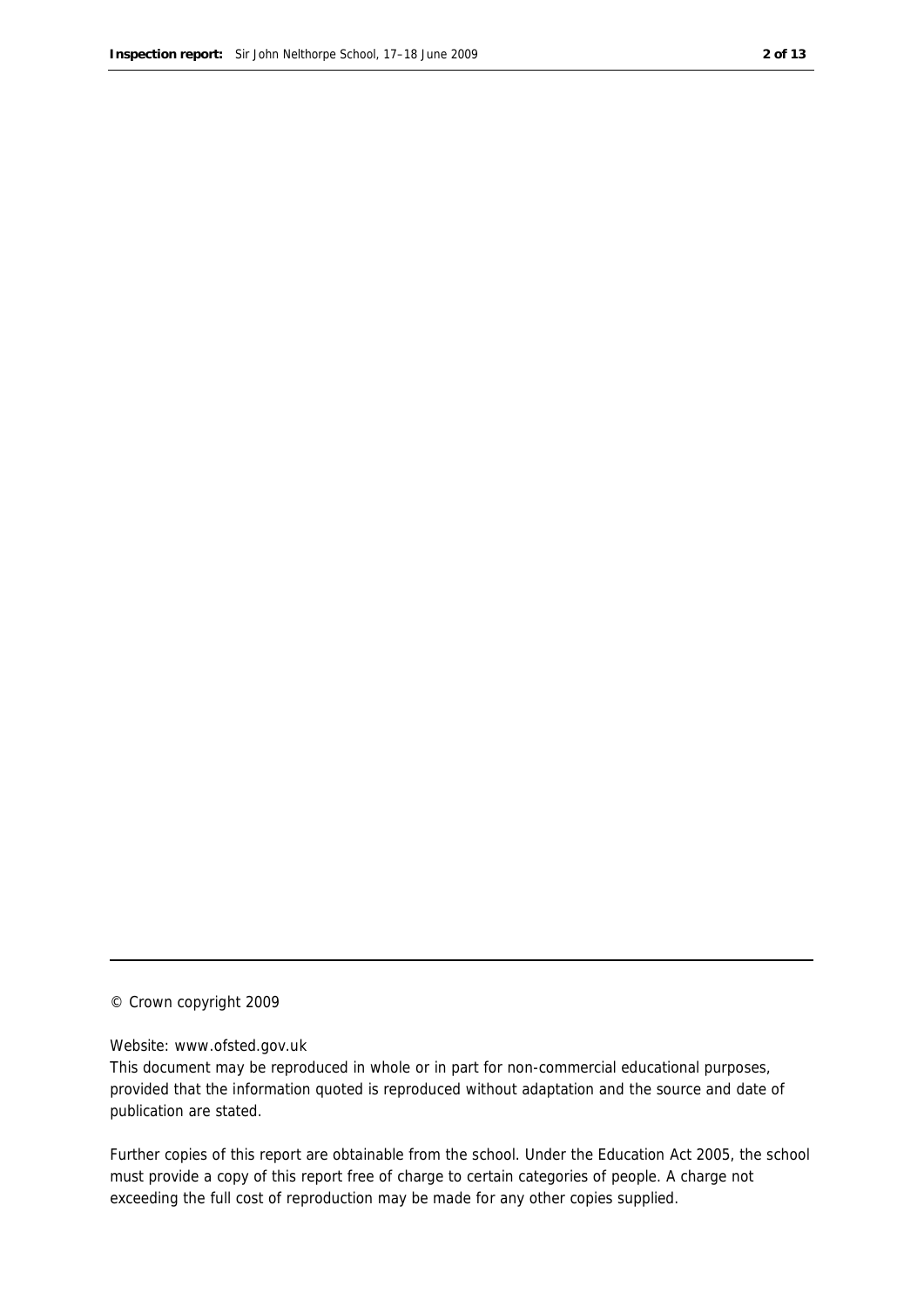#### **Introduction**

This pilot inspection was carried out by one of Her Majesty's Inspectors and three additional inspectors. The inspectors visited 29 lessons, and held meetings with staff, groups of students, a member of the governing body and a local authority representative. They observed the school's work, and looked at a wide range of documentation including 166 responses to parental questionnaires.

The inspection team reviewed many aspects of the school's work. It looked in detail at the following:

- $\blacksquare$  the progress made by students across the school, particularly in English, science, and information and communication technology (ICT)
- the impact of subject leaders on the quality of teaching and learning
- how well the curriculum meets the needs of all students, including those in the sixth form.

#### **Information about the school**

Sir John Nelthorpe is an average sized voluntary controlled school. The school has a small sixth form which is federated with The Vale of Ancholme Technology and Music College to form The Brigg Sixth Form. The Brigg Sixth Form collaborates with Baysgarth School in the delivery of post-16 courses. Students come from a wide range of social backgrounds. The proportion of students eligible for a free school meal is below average. The proportion of students from minority ethnic groups is very low and there are very few students who are at the early stages of learning English. The proportion of students with learning difficulties and/or disabilities is average, although the proportion with a statement of special educational needs is higher than average. The school gained specialist status for science, mathematics and computing in September 2005 and has achieved the Healthy Schools Award.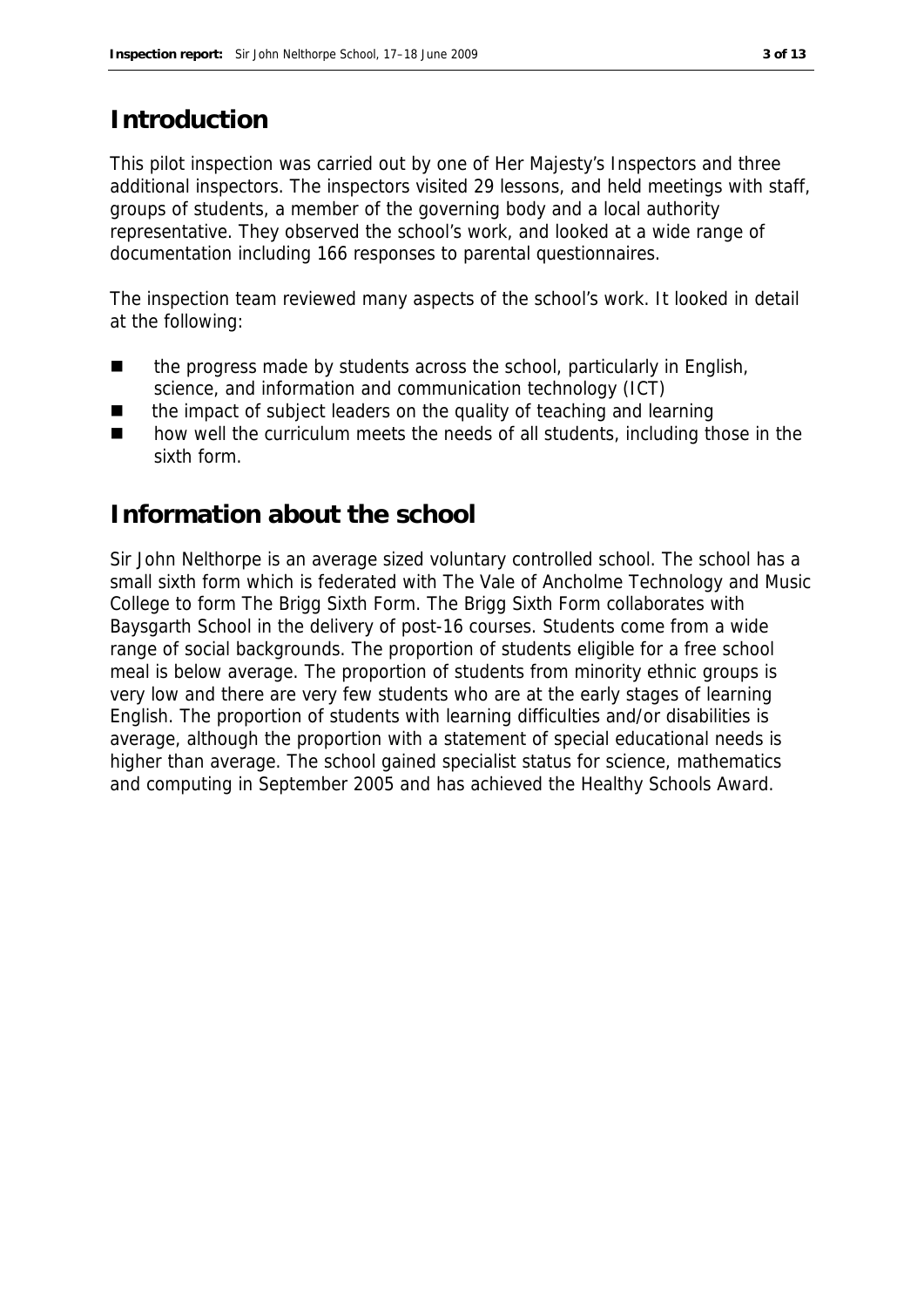#### **Inspection judgements**

**Grades: 1 is outstanding, 2 is good, 3 is satisfactory, and 4 is inadequate**

#### **Overall effectiveness 3**

#### **Capacity for sustained improvement 3**

#### **Main findings**

Sir John Nelthorpe school provides a satisfactory education for its students. Some aspects of its work are good, notably the rates of attendance and behaviour of the pupils. The headteacher, with active support from the senior leadership team and the governing body, is promoting a shared vision for improvement across the school. The culture of the school is changing and the climate for learning improving. However, ambitions for the school are too limited. There is insufficient focus on areas of priority and a lack of urgency in the actions undertaken.

Students achieve satisfactorily overall. They enter the school in Year 7 with broadly average levels of attainment and although there is some inconsistency year-on-year, make satisfactory progress during their time at the school. In 2008 the percentage of students gaining five or more GCSE grades A\* to C, including mathematics and English was below what could be expected for students at this school. It was also the case that, in most subjects, too few students obtained the higher grades in GCSE examinations. Since 2008, initiatives to track students' progress and provide targeted academic support for groups and individuals at risk of underachieving, indicate that current students are now progressing in line with expectations, although some who have reached their targets are not challenged to go further.

Most teaching is now good and students are enthusiastic and keen to learn. Teachers know their students well and lessons are interesting and engaging. However, in some lessons tasks are not sufficiently well matched to the learning needs of all students; as a result not all students progress as well as they should. Occasionally, teachers direct lessons too much and this can limit the degree to which students develop as independent learners. Marking, especially of assessed pieces of work, is usually thorough and affirms the efforts of the students. However, advice to students on how to improve or reach the next stage in their learning is limited.

Curriculum provision is improving and meets most students' needs. Students' moral, social and cultural awareness is satisfactory. Charitable work adds to their personal development in empathising with others and the excellent religious education lessons make a positive contribution to their spiritual awareness. However, students' cultural awareness is limited, particularly their understanding of British diversity. Students make a satisfactory contribution to the school and wider community by acting as mentors to younger students and taking leadership roles in sporting activities. Elected members of the school council would like more opportunities to contribute to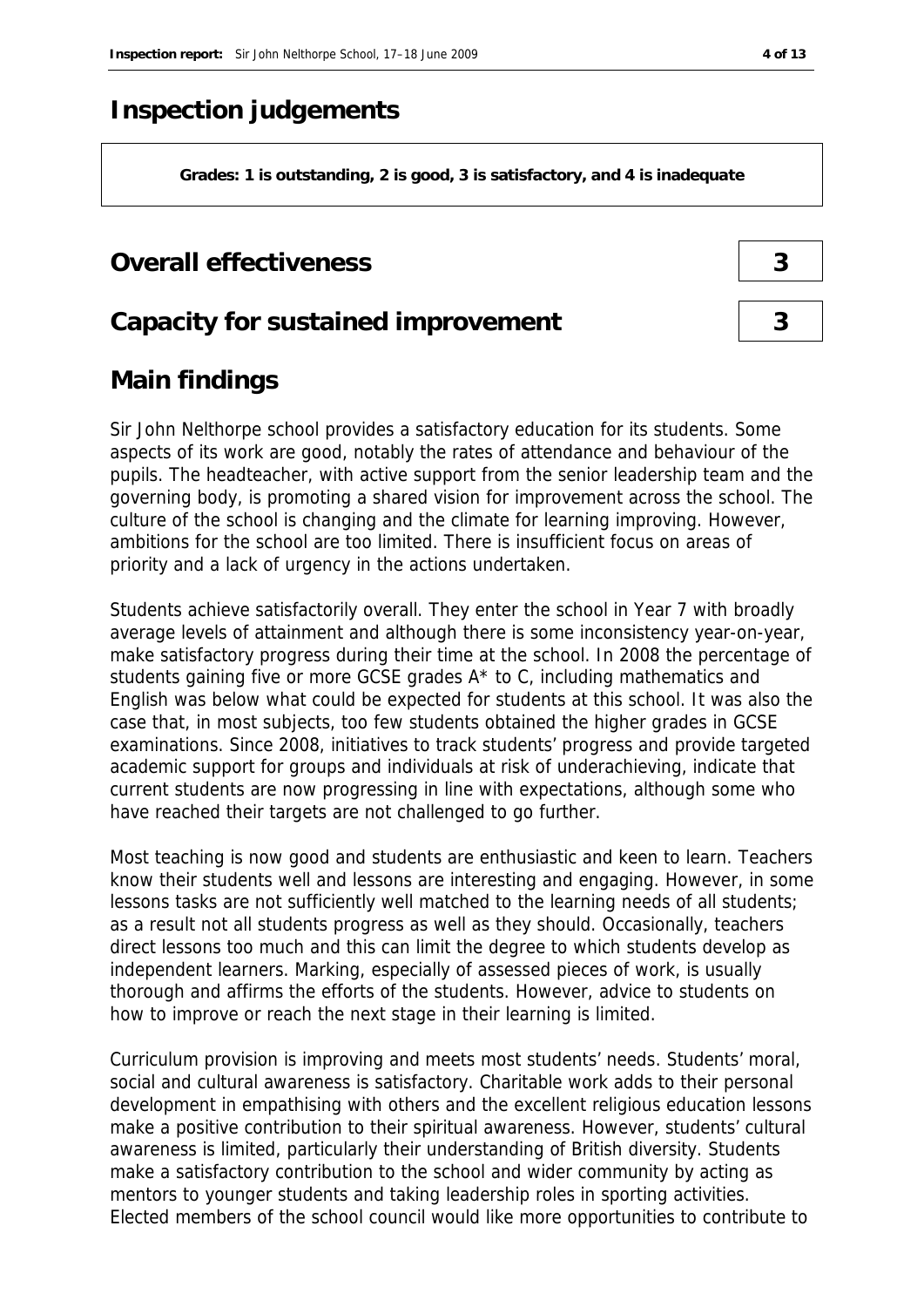the decision making process and develop support skills for other students.

Subject leaders of English and mathematics, with support from the local authority, are now able to collect and use data effectively to inform their planning and develop the work of their departments. As a result, they are more accountable for the outcomes of their departments, and better able to support and challenge students. However, accountability for middle managers across the rest of the school is not as robust or consistent.

The school has satisfactory capacity to improve and is being effectively supported by the local authority in strengthening this. Management systems are improving, albeit more slowly than required, and the school's tracking data indicate that standards are rising. Teaching has improved and is now generally good. However, this has yet to have a measurable impact on students' progress over time.

#### **What does the school need to do to improve further?**

- Improve students' rates of progress and raise standards by:
	- ensuring more effective use is made of assessment information, to enable teachers to plan learning activities that better match students' learning needs
	- ensuring that, in all subjects, teachers' marking provides clear guidance to students on how to improve.
- Improve the effectiveness of leaders and managers at all levels by:
	- developing a more focused, ambitious and urgent approach to improvement
	- ensuring systems of accountability for middle managers are robust and consistent.
- Improve students' personal development and well-being by:
	- enabling students to more effectively participate in decision making affecting the life of the school
	- strengthening the spiritual and cultural dimensions of students' learning.

A small proportion of the schools whose overall effectiveness is judged satisfactory but which have areas of underperformance will receive a monitoring visit by an Ofsted inspector before their next section 5 inspection.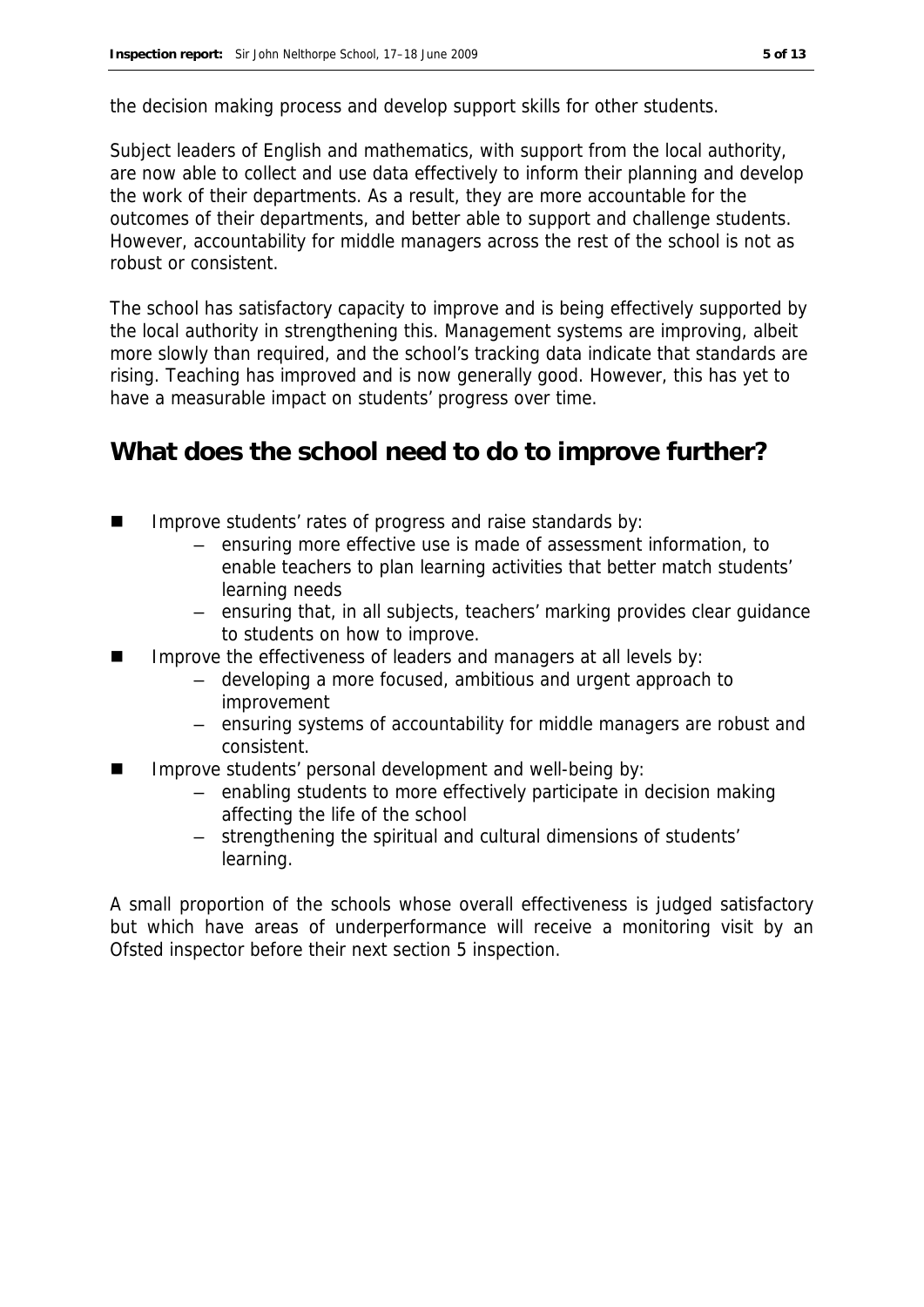## **Outcomes for individuals and groups of pupils 3**

Students' progress over time is satisfactory. However, there are signs of improvement in the quality of their learning, most clearly where teaching is better matched to students' individual needs. In such lessons, engaging activities that stimulate students' thinking, together with probing questions that encourage clear articulation of ideas, accelerate students' progress towards their targets. However, such rigour is not sufficiently well embedded across all subjects to improve students' progress overall. Assessment information is collected and analysed at regular intervals and, although it is being used appropriately at Key Stage 4 to identify students at risk of underachievement, it is not fully and consistently informing classroom practice. Students with learning difficulties and/or disabilities are well supported in lessons and progress as well as their peers. There is little difference in the achievement of boys and girls.

Students generally feel safe around the school and feel they have someone they can turn to for support. While students acknowledge that there is some bullying, most are confident that it will be sorted out by the staff.

Students behave well during break and lunchtimes; movement around the school is sensible. Most students are sensitive to the needs of others and are courteous to staff and visitors. Classroom behaviour is positive, with students engaging well and contributing to their own and others' learning. Students understand the sanctions and rewards system in the school; younger students participate well in trying to secure rewards through the merit system.

Most students eat healthily in school and all experience two hours of physical education. Students understand the dangers of smoking, drug and alcohol misuse, sexual health risks and factors which may lead to emotional difficulties. Students report that a small number of students smoke in the school's grounds but none were noticed by inspectors.

The school operates good procedures to monitor and support attendance. As a result, attendance levels are good. Punctuality to lessons is satisfactory overall, although movement between the upper and lower school sites hinders prompt starts to a proportion of lessons.

There are some strengths in students' work related skills and understanding. Arrangements for work experience and careers guidance are good; the great majority of students move on to employment, further education or training when they leave the school. Still, lower than expected attainment in basic skills and insufficient opportunities to engage in enterprise activities suggests provision is not robust enough to ensure good preparation for the workplace.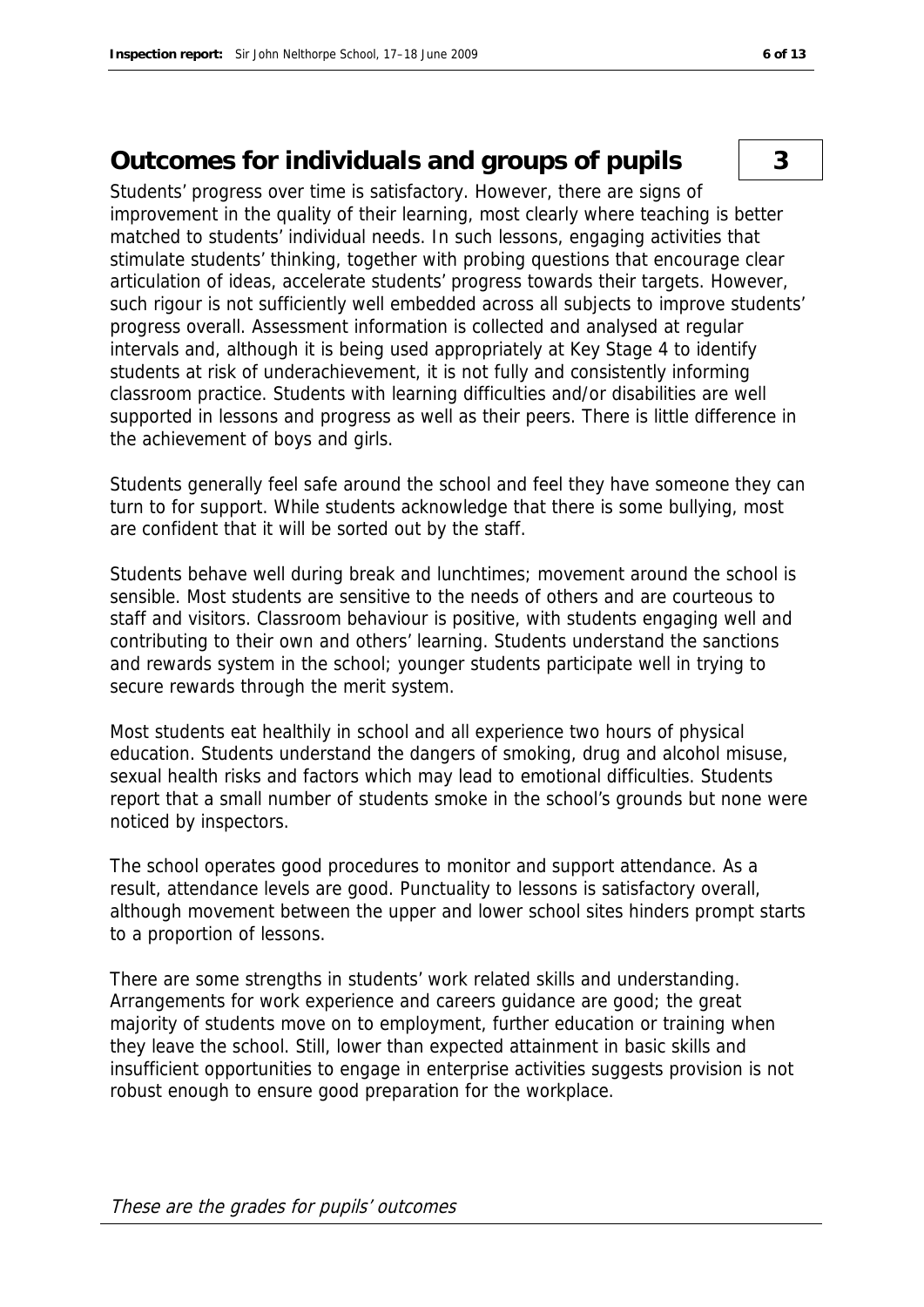| Pupils' attainment <sup>1</sup>                                                                                    | 3 |
|--------------------------------------------------------------------------------------------------------------------|---|
| The quality of pupils' learning and their progress                                                                 | 3 |
| The quality of learning for pupils with learning difficulties and/or disabilities and their<br>progress            | 3 |
| How well do pupils achieve and enjoy their learning?                                                               | 3 |
| To what extent do pupils feel safe?                                                                                | 3 |
| How well do pupils behave?                                                                                         | 2 |
| To what extent do pupils adopt healthy lifestyles?                                                                 | 2 |
| To what extent do pupils contribute to the school and wider community?                                             | 3 |
| Pupils' attendance <sup>1</sup>                                                                                    | 2 |
| How well do pupils develop workplace and other skills that will contribute to<br>their future economic well-being? | 3 |
| What is the extent of pupils' spiritual, moral, social and cultural development?                                   | 3 |

## **How effective is the provision?**

-

Arrangements for students starting the school are effective and ensure the school is aware of any particular needs of students before they arrive. The school engages appropriately with external agencies to provide additional support for those students who may require it.

The quality of teaching is good overall. Teachers demonstrate good subject knowledge and have good relationships with students. In the lessons that are satisfactory the activities are not always well matched to students' learning needs. Although much marking is good, it is inconsistent across the subjects and does not always explain to students what they need to do to improve.

Since the last inspection, the school has broadened its curriculum to ensure it more effectively meets the differing needs and aspirations of all its students. In Years 7 to 9, students study a balanced curriculum enriched by provision for drama, and the opportunity for the more able to take two modern foreign languages from Year 8 onwards.

The curriculum in Years 10 and 11 is improving. Students are now able to follow learning pathways which they consider are relevant for their current and future needs and ambitions. There is a choice of a broad range of GCSE courses together with a growing number of vocational qualifications. Some courses are now starting in Year 9 which further motivates students and provides positive levels of challenge. This flexible approach is providing more appropriate experiences for a growing number of students, including some who are not well suited to a full GCSE programme.

Some students at risk of disaffection with school are effectively catered for through a combination of school and off-site opportunities, for example, through links with a

<sup>&</sup>lt;sup>1</sup> The grades for attainment and attendance are: 1 is high; 2 is above average; 3 is broadly average; and 4 is low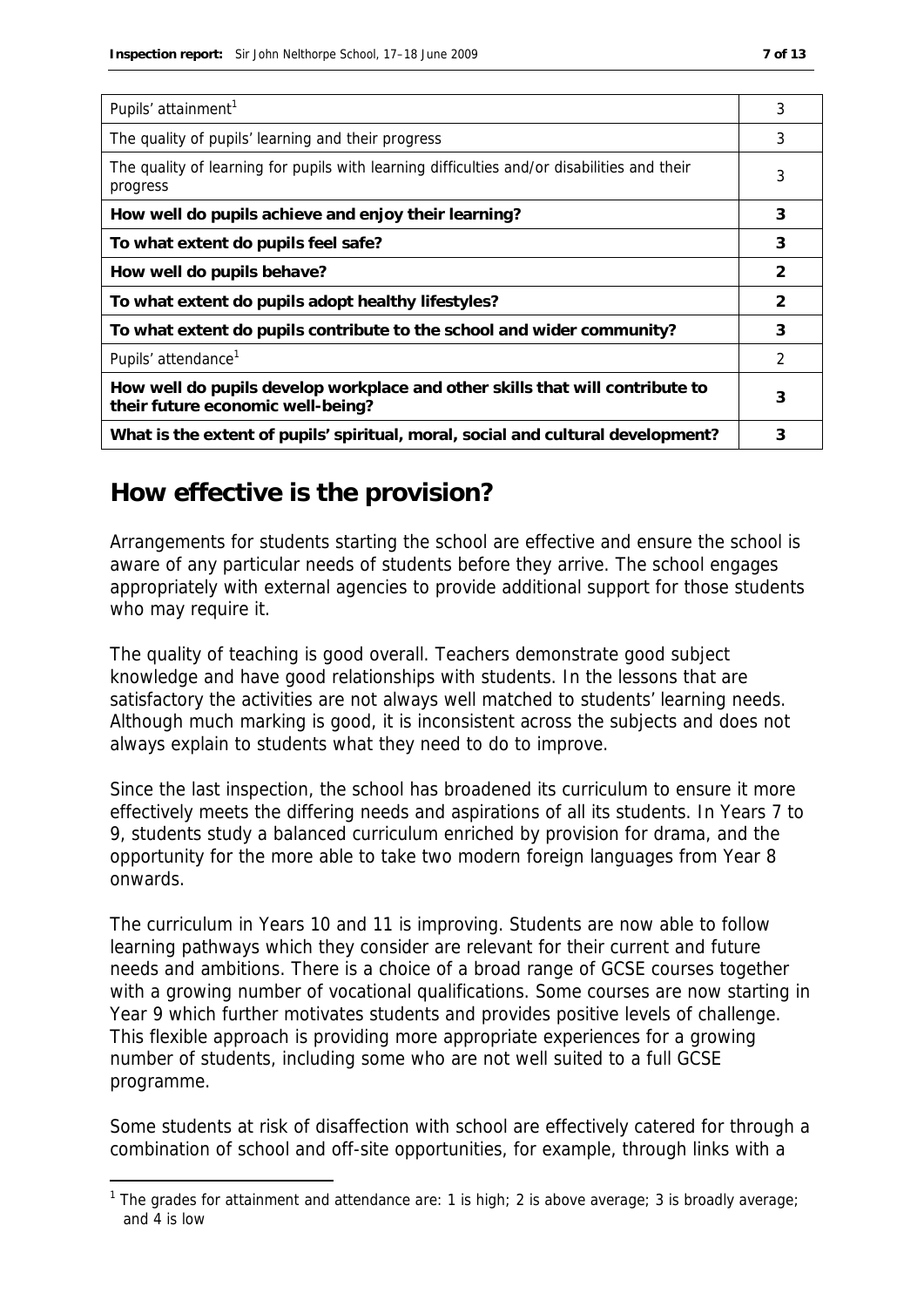local college or other providers. A range of extra-curricular clubs and activities are provided including sporting opportunities, additional learning support sessions, and educational visits both in this country and in Europe. The school's specialist status has enriched the curriculum through the wider range of courses now available in science, mathematics, and information and communication technology (ICT).

These are the grades for the quality of provision

| The quality of teaching                                                                                    |   |
|------------------------------------------------------------------------------------------------------------|---|
| The use of assessment to support learning                                                                  |   |
| The extent to which the curriculum meets pupils' needs, including, where<br>relevant, through partnerships | 3 |
| The effectiveness of care, guidance and support                                                            |   |

### **How effective are leadership and management?**

The leadership and management of the school have been strengthened since the last inspection by additions to the senior team, and by enhancing the role of middle managers. There is now an appropriate emphasis on improving students' achievement and the quality of teaching and learning. Systems for analysing and using data and for monitoring the work of the school are improving. Systems to check how well students are doing enable the school to match suitable intervention programmes with identified students who require support. Despite this, long term target setting to support continuous improvement lacks ambition. Constructive support from the local authority is helping managers take action to deliver improvement, albeit slowly.

The school's promotion of community cohesion is satisfactory. It has well established links with local schools and colleges. Charitable fundraising and extra-curricular visits help to expand students' horizons but a policy to ensure a coherent approach for all students is not in place. As a consequence, students' understanding of Britain's diverse communities is limited.

Governors know the school and its community well. The improved use of information about the work of the school enables governors to understand the strengths of the school and the areas requiring improvement. Governors carry out their duties appropriately and supportively. They monitor and challenge the school's progress carefully but there is an opportunity to extend this further. The impact of the school's actions to secure equality of opportunity for students is satisfactory. Safeguarding procedures related to recruitment and child protection are in place and sound.

These are the grades for leadership and management

| The effectiveness of leadership and management in communicating ambition<br>and driving improvement |  |  |
|-----------------------------------------------------------------------------------------------------|--|--|
| The effectiveness with which the school promotes equality of opportunity and                        |  |  |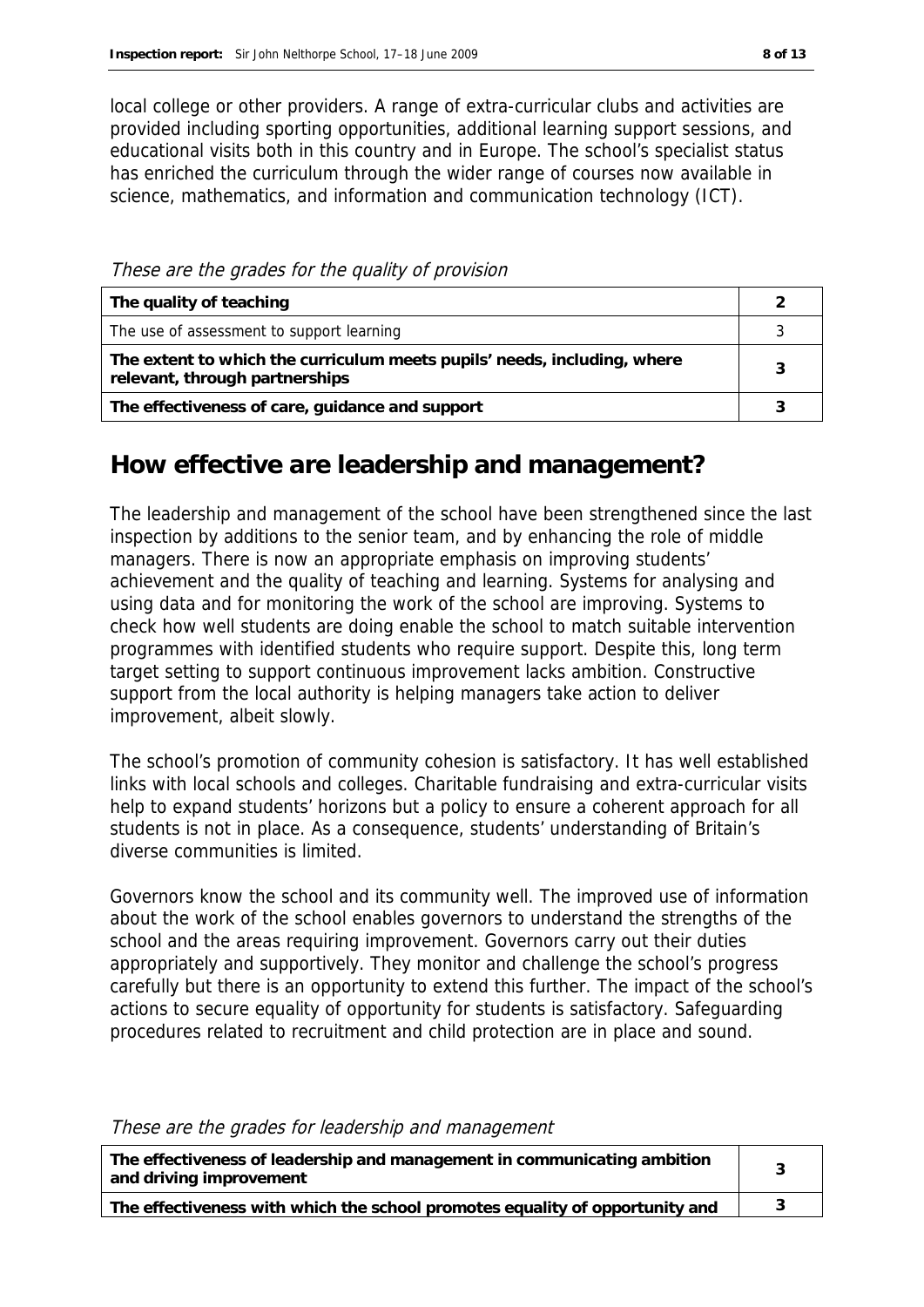| tackles discrimination                                                                                                                                              |   |
|---------------------------------------------------------------------------------------------------------------------------------------------------------------------|---|
| The effectiveness of safeguarding procedures                                                                                                                        | 3 |
| The effectiveness of the governing body in challenging and supporting the<br>school so that weaknesses are tackled decisively and statutory responsibilities<br>met | 3 |
| The effectiveness of the school's engagement with parents and carers                                                                                                | 3 |
| The effectiveness of partnerships in promoting learning and well-being                                                                                              | 3 |
| The effectiveness with which the school promotes community cohesion                                                                                                 | 3 |
| The effectiveness with which the school deploys resources to achieve value for<br>money                                                                             |   |

## **Sixth form**

Students achieve satisfactorily overall in the sixth form. Attainment in A level examinations is broadly in line with national averages. These results represent satisfactory progress given the students' prior attainment at GCSE. The progress of students has increased significantly over the past three years and the school's detailed assessment information shows that this is likely to rise again. This is a consequence of good leadership and management of the sixth form. The drive and ambition held by the head of sixth form, together with the strong focus on improving outcomes for students, are showing positive signs of success. The robust monitoring systems enable key areas of weakness to be tackled effectively.

Teaching is good in the sixth form. Teachers have good subject knowledge and provide good opportunities for students to demonstrate their learning. The curriculum has improved in recent years and offers a good range of academic and applied courses in co-operation with other providers in the area.

Effective tracking procedures to monitor the progress of students have been implemented. Students are given constructive feedback on how to improve and as a result make sound progress given their starting points. This focus on achievement gives rise to a strong learning ethos where the students become mature and purposeful learners.

Students are well cared for and guided by their tutors and the head of sixth form. Objective guidance is given to ensure that students are on the right course, succeed and move onto suitable higher education courses, employment or training. As a result, students are well prepared for the next stage in their lives.

| Outcomes for students in the sixth form     |  |
|---------------------------------------------|--|
| The quality of provision in the sixth form  |  |
| Leadership and management of the sixth form |  |
| Overall effectiveness of the sixth form     |  |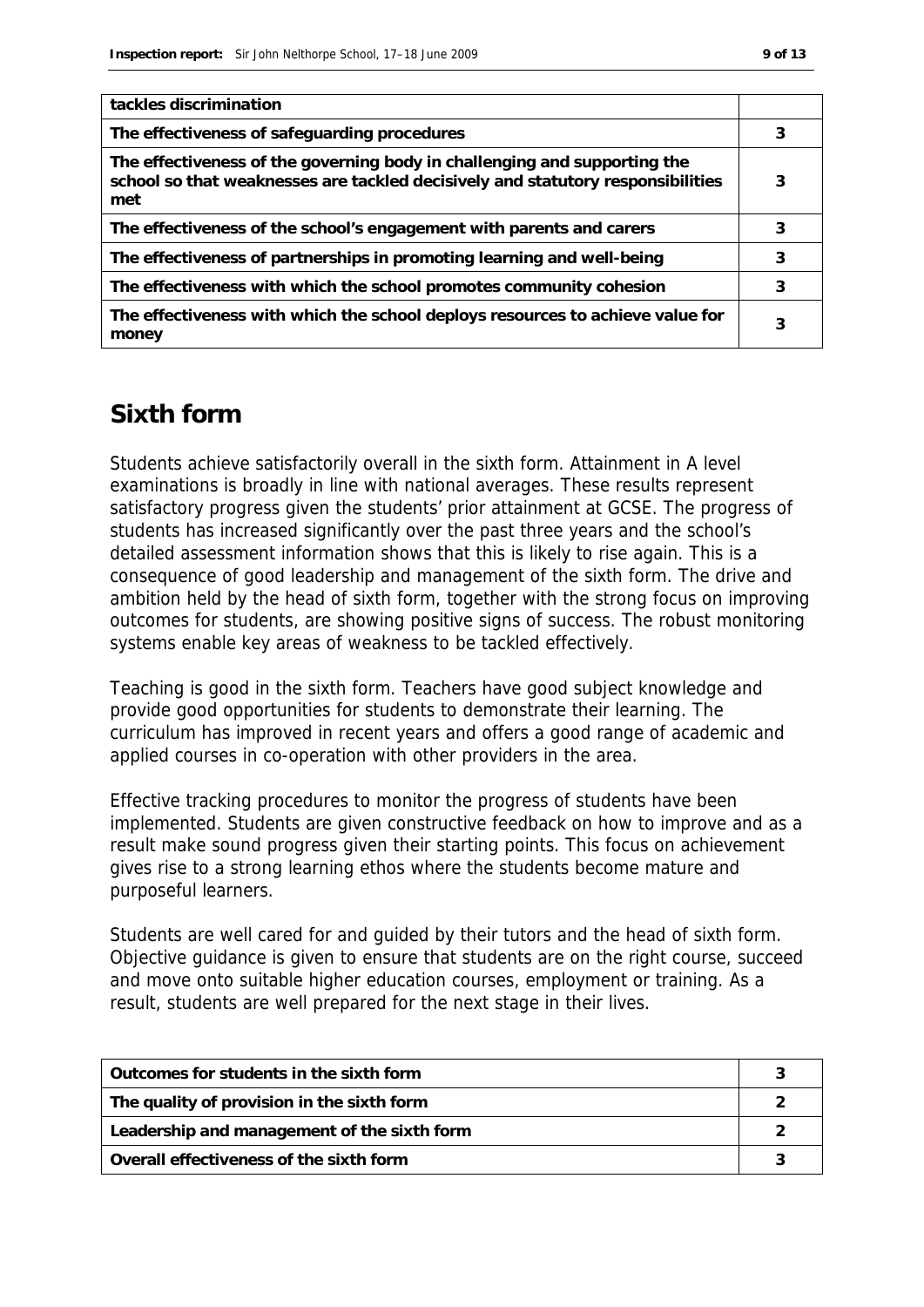#### **Views of parents and carers**

In their responses to the questionnaires, the overwhelming number of parents expressed their satisfaction with the work of the school. Although the school seeks their views, a number of parents expressed concern about a lack of communication between themselves and the school.

Ofsted invited all the registered parents and carers of pupils registered at Sir John Nelthorpe School to complete a questionnaire about their views of the school. If a parent has more than one child at the school, we ask them to record an answer against all the questions, for each of their children.

The inspection team received 166 completed questionnaires. In total, there are 826 parents and carers registered at the school.

|                                                                     | Always | Most of the<br>time | Occasionally | <b>Never</b> |
|---------------------------------------------------------------------|--------|---------------------|--------------|--------------|
| Overall, I am happy with<br>my child's experience at<br>this school |        | 83                  |              |              |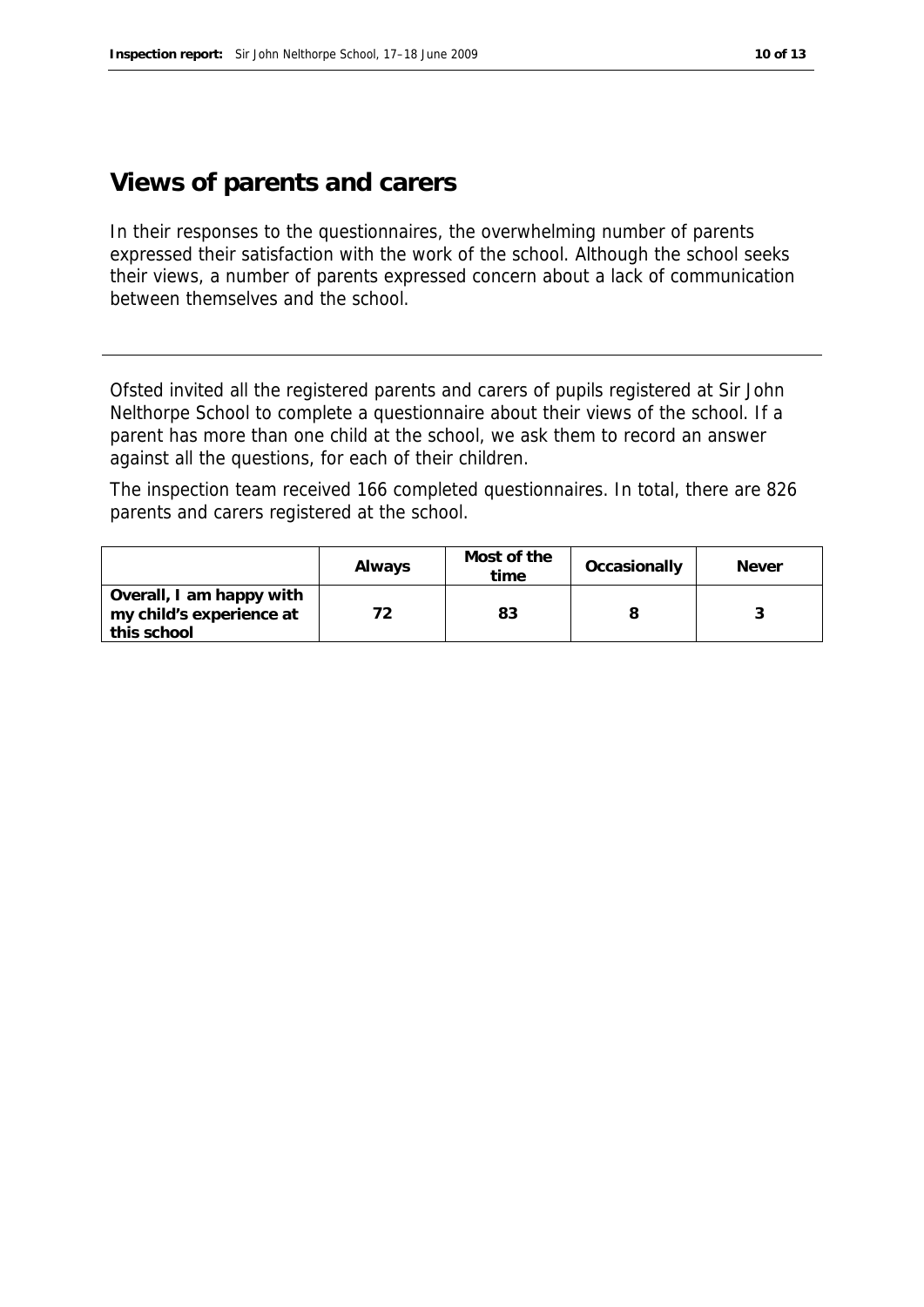# **What inspection judgements mean**

| Grade   | Judgement    | Description                                                                                                                                                                                                                                                                          |
|---------|--------------|--------------------------------------------------------------------------------------------------------------------------------------------------------------------------------------------------------------------------------------------------------------------------------------|
| Grade 1 | Outstanding  | These features are highly effective. An outstanding<br>school provides exceptionally well for all its pupils' needs.<br>In 2007-8, 15% of schools were judged to be<br>outstanding.                                                                                                  |
| Grade 2 | Good         | These are very positive features of a school. A school<br>that is good is serving its pupils well. In 2007-8, 49% of<br>schools were judged good.                                                                                                                                    |
| Grade 3 | Satisfactory | These features are of reasonable quality. A satisfactory<br>school is providing adequately for its pupils. In 2007-8,<br>32% of schools were judged satisfactory.                                                                                                                    |
| Grade 4 | Inadequate   | These features are not of an acceptable standard. An<br>inadequate school needs to make significant<br>improvement in order to meet the needs of its pupils.<br>Ofsted inspectors will make further visits until it<br>improves. In 2007-8, 5% of schools were judged<br>inadequate. |

# **Common terminology used by inspectors**

| Attainment:                | the standard of the pupils' work shown by test and<br>examination results and in lessons.                                                                                                                                                                                                                                                                                 |
|----------------------------|---------------------------------------------------------------------------------------------------------------------------------------------------------------------------------------------------------------------------------------------------------------------------------------------------------------------------------------------------------------------------|
| Progress:                  | the rate at which pupils are learning in lessons and<br>over longer periods of time. It is often measured<br>by comparing the pupils' attainment at the end of a<br>key stage with their attainment when they started.                                                                                                                                                    |
| Achievement:               | the progress and success of a pupil in their<br>learning, training or development. This may refer<br>to the acquisition of skills, knowledge,<br>understanding or desired attributes. Attributes<br>include qualities or personal competencies which<br>are important to the development of the pupil; for<br>example personal, social, cultural, emotional or<br>health. |
| Capacity to improve:       | the proven ability of the school to continue<br>improving. Inspectors base this judgement on what<br>the school has accomplished so far and on the<br>quality of its systems to maintain improvement.                                                                                                                                                                     |
| Leadership and management: | the contribution of all the staff with responsibilities,<br>not just the headteacher, to identifying priorities,<br>directing and motivating staff and running the<br>school.                                                                                                                                                                                             |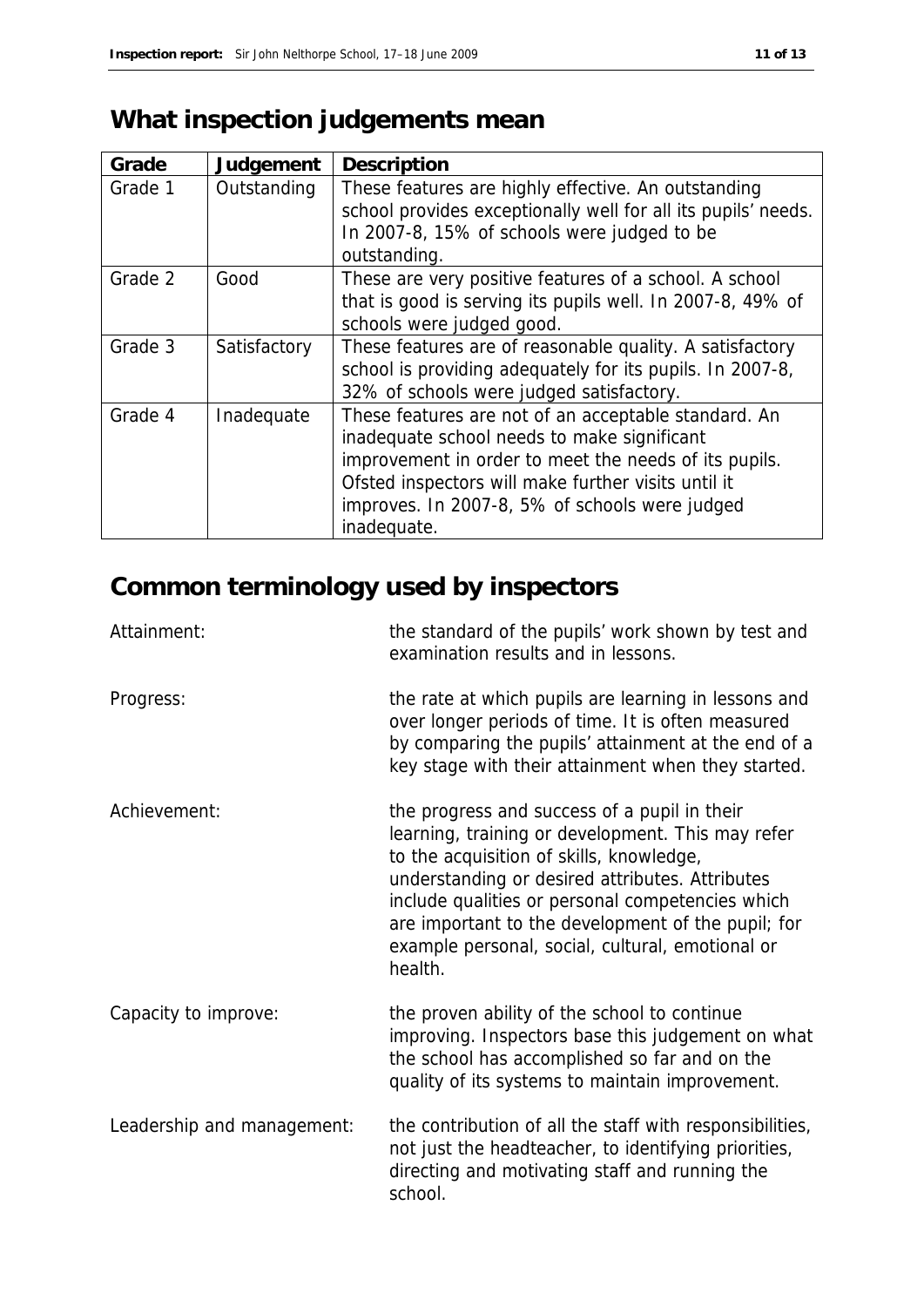19 June 2009

#### Dear Students



**Inspection of Sir John Nelthorpe School, Brigg, DN20 8AA**

I would like to thank you on behalf of the inspection team for making us feel welcome at your school. I appreciate the time many of you gave to tell us about your work and other activities. These are the main findings of the inspection.

You make satisfactory progress during your time at Sir John Nelthorpe School. The headteacher and senior leadership team are working successfully to improve teaching and learning across the school. We have recommended that they continue to do this more speedily, with even higher expectations of what you can achieve.

Teachers are now better able to track your progress and provide extra support for groups and individuals at risk of underachieving. As a result, your learning is improving and most of you are expected to reach your targets. Inspectors were pleased to see these developments and have recommended that all departments do this equally well.

Most teaching is good and you are enthusiastic and keen to learn. Teachers know you well and are good at ensuring tasks are interesting and engaging. However, in some lessons the tasks are too easy or too difficult for some of you and this means that you do not learn as well as you should. We have recommended that teachers make sure the work they set is just right for your level and that, when marking your work, they give you clear advice on how to improve.

The curriculum has improved recently and meets most of your needs. You can now choose from a broad range of GCSE courses together with a growing number of vocational qualifications. You have a good opportunity to develop your spiritual awareness through the excellent religious education lessons but we have recommended that you have more opportunities to learn about diversity in Britain. The sixth form offers you a good range of courses and you make satisfactory progress. Teaching is good and staff ensure that you are guided well as you learn and make decisions about the next stage of your lives.

Many of you make a contribution to the school and wider community by acting as mentors to younger students and taking leadership roles in sporting activities. Outside of lessons some of you are involved in charity work which helps you to empathise with others. We have recommended that the school gives you even more opportunities to contribute to the school by strengthening the work of the school council.

Your behaviour is good in lessons and around the school and you have a good understanding of the benefits of maintaining a healthy lifestyle. You can help the school to achieve its ambitions for you by continuing to behave well and by making the most of the opportunities the school offers you.

I would like to wish you all the very best for a happy and successful future.

Yours faithfully

Janet Palmer HMI